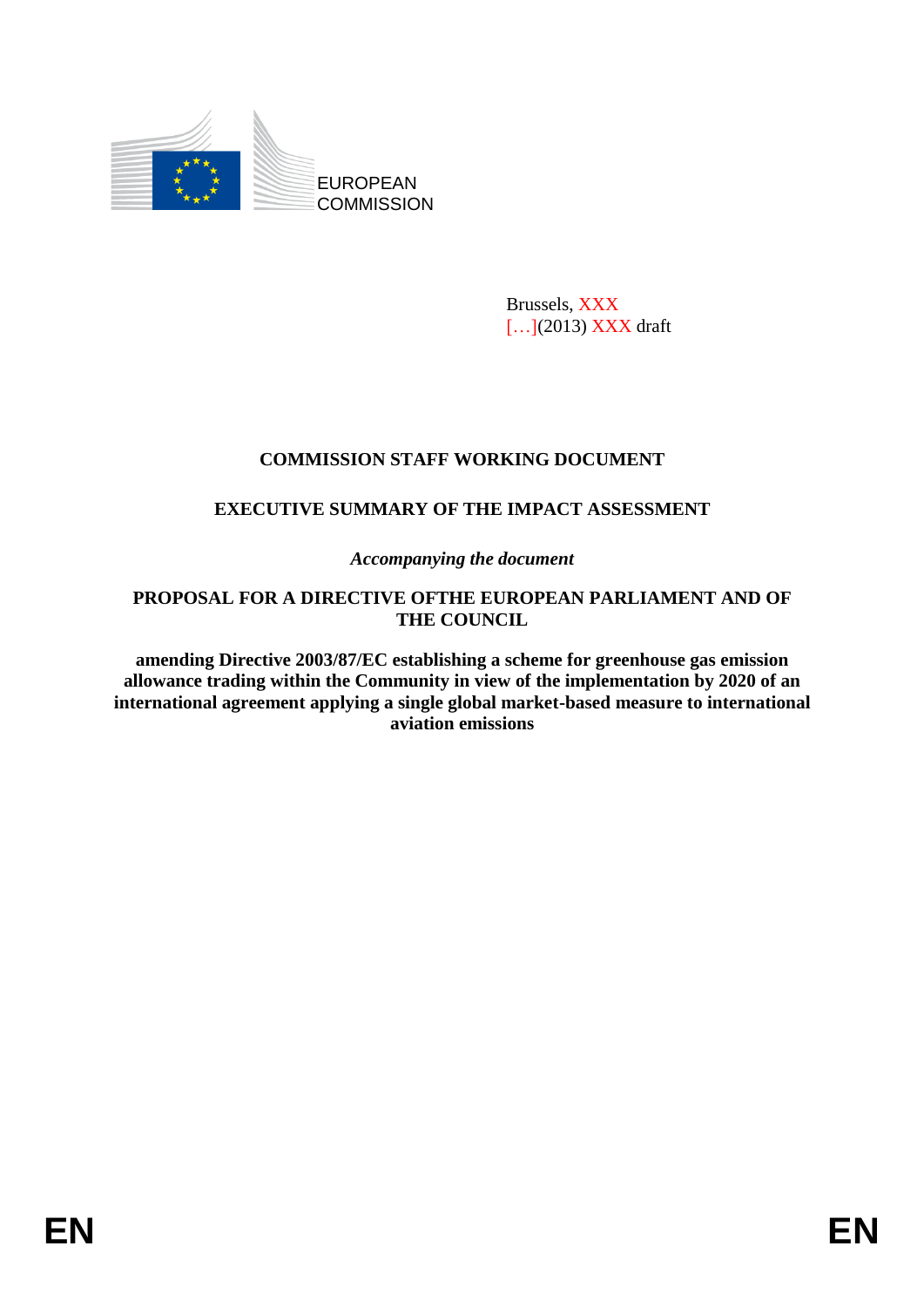### **COMMISSION STAFF WORKING DOCUMENT**

#### **EXECUTIVE SUMMARY OF THE IMPACT ASSESSMENT**

#### *Accompanying the document*

#### **PROPOSAL FOR A DIRECTIVE OFTHE EUROPEAN PARLIAMENT AND OF THE COUNCIL**

**amending Directive 2003/87/EC establishing a scheme for greenhouse gas emission allowance trading within the Community in view of the implementation by 2020 of an international agreement applying a single global market-based measure to international aviation emissions**

#### **1. PROBLEM DEFINITION**

#### **1.1. Insufficient uptake of market-based measures to address the strong emission growth in international aviation**

The EU is strongly committed to achieve the climate objective of limiting global average temperature increase to less than 2 degrees Celsius above pre-industrial levels. To this end, one of the headline targets of the Europe 2020 Strategy for smart, sustainable and inclusive growth is to reduce greenhouse gas emissions by at least 20% compared to 1990 levels. The limitation of greenhouse gas emissions from aviation is an essential contribution in line with this commitment.

According to the International Energy Agency, global  $CO<sub>2</sub>$  emissions from civil aviation amount currently to about 2.5% of total  $CO<sub>2</sub>$  emissions. Looking forward, the International Civil Aviation Organisation (ICAO) forecasts that by 2036 international aviation emissions will increase between 155% and 300% compared to 2006, depending on the level of technological and operational improvements. The international aviation's share of total  $CO<sub>2</sub>$ emissions is projected to reach at least 4% by 2050 without any further mitigation measures.

As the potential for emissions reduction from new technologies and operational practices is limited in the aviation sector, it is necessary to use market-based measures (MBM) to ensure that aviation contributes its fair share to global emission reductions. MBMs allow the aviation sector to off-set its strong emission growth by funding emission reductions in other sectors at lower abatement costs.

The EU led the way in implementing MBMs by including aviation activities in its Emission Trading System (EU ETS). Despite its positive environmental effects at low economic costs, the implementation of the EU ETS has had to face significant international opposition (see section [1.2.1\)](#page-2-0). A number of states have opposed the EU ETS alleging that it would cover a too high share of international emissions and that the EU would have no competence to oblige operators from 3rd countries to participate in the EU ETS. These claims were, however, dismissed by the European Court of Justice (ECJ).

Irrespective of the international opposition, the EU ETS, as it only covers about 50 % of international aviation emissions, will not be sufficient to stop the strong global growth of aviation emissions ahead. Therefore, even with the EU ETS in place, a global "gap" in coverage of international aviation emissions remains because no other regions apart from the EU have implemented MBMs.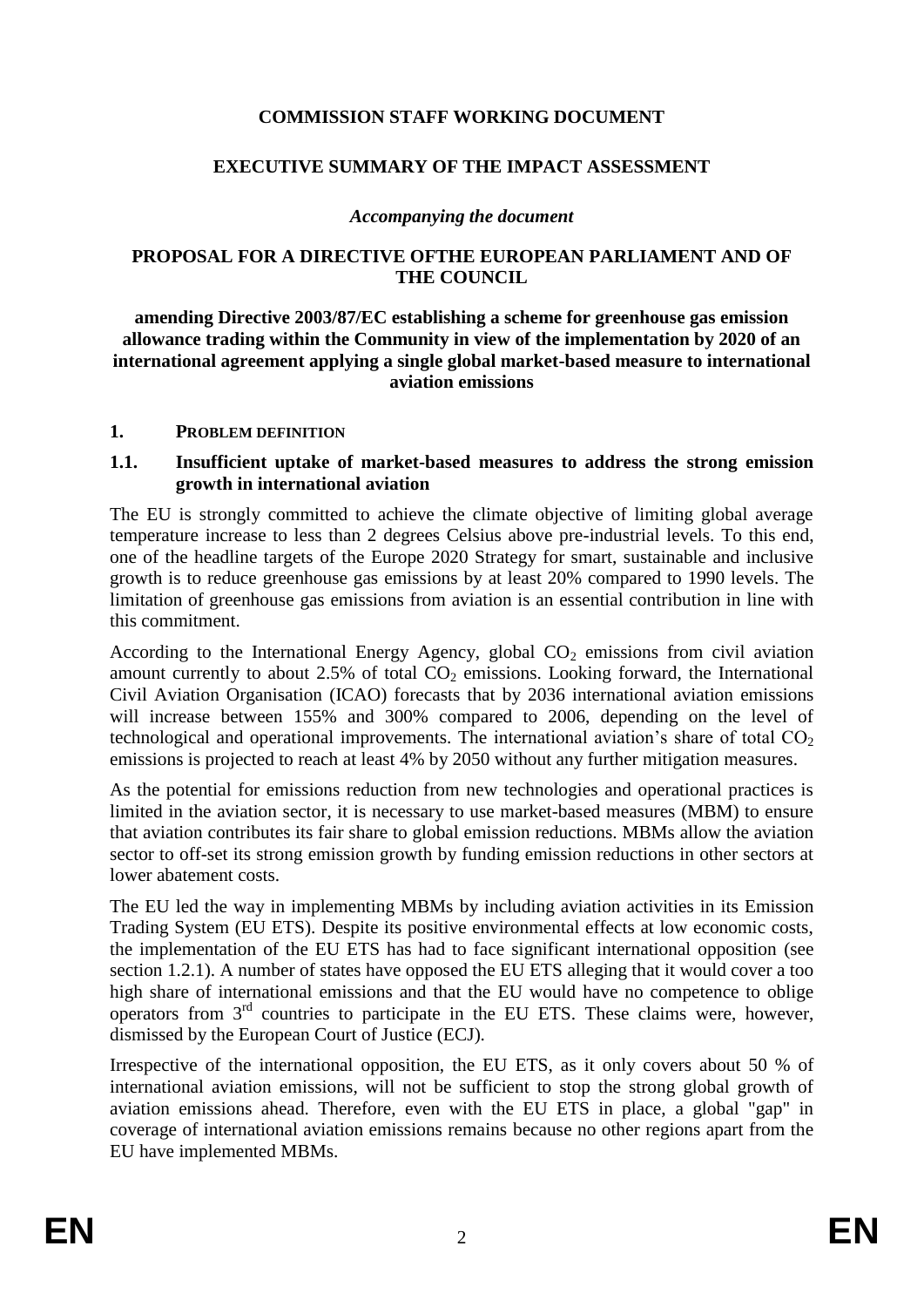The insufficient uptake of MBMs and the strong opposition against the EU ETS have been caused by the absence of a global political agreement: It has neither been possible up to now to establish a clear commitment to the development of global MBM at ICAO nor could an agreement have been found on generally accepted principles for the implementation of regional MBMs, such as the EU ETS.

## **1.2. EU action in a difficult international environment**

### <span id="page-2-0"></span>*1.2.1. Integration of aviation into EU Emission Trading System (EU ETS)*

Directive 2008/101/EC amended the EU ETS Directive 2003/87/EC to include aviation within the scope of the EU ETS:

- Participation of all Member states from the European Economic Area (EEA) including Iceland, Norway, and Liechtenstein.
- Coverage of total emissions from flights that depart and arrive at EEA aerodromes (hereafter "intra-EEA flights") and from flights that depart from EEA aerodromes to  $3<sup>rd</sup>$  countries <u>or</u> arrive at EEA aerodromes from  $3<sup>rd</sup>$  countries (hereafter referred to as "extra-EEA flights").
- Emission cap at 95 % of average historic aviation emissions from 2004 to 2006.
- Obligation for aircraft operators to start emissions reporting in 2010 and full compliance – including surrendering of allowances – from 2012 onwards.

However, the inclusion of flights to and from  $3<sup>rd</sup>$  countries in the EU ETS encountered strong international opposition:

- The Air Transport Association of America (ATA) and major US airlines challenged the legality of the EU ETS arguing, among others, that it would be contrary to customary international law to apply the EU ETS to those parts of a flight that took place outside the airspace of EEA countries. The ECJ rejected those claims and confirmed that the EU had the competence to extend the EU ETS to the full distance of flights which depart or arrive at EU airports.
- The so-called "coalition of the unwilling" including among others China, India, Russia, and USA – signed two declarations opposing the EU ETS alleging that it would be contrary to international law and should not apply to aircraft operators registered in their countries.
- Chinese mainland airlines and most Indian airlines have since 2011 not complied with the EU ETS.
- In 2012, the US Congress passed the Emissions Trading Scheme Prohibition Act ("Thune Bill") which would allow the US Administration, following public consultation, to issue an order that US-registered airlines should not comply with the EU ETS. No such order has been proposed so far.

### <span id="page-2-1"></span>*1.2.2. Recent developments in the run-up to the 2013 ICAO Assembly*

The EU has a strong history of multilateralism and has continuously sought to move forward the ICAO action on MBMs. To facilitate the negotiations in the run-up to the 2013 ICAO Assembly, the EU adopted the "stop-the-clock" decision No. 377/2013/EC to temporarily defer the enforcement of the EU ETS compliance obligations for flights to and from most  $3<sup>rd</sup>$ countries for 2012.

This has created momentum for the 2013 ICAO Assembly to move forward on the development of a global MBM and an agreement on a framework for national and regional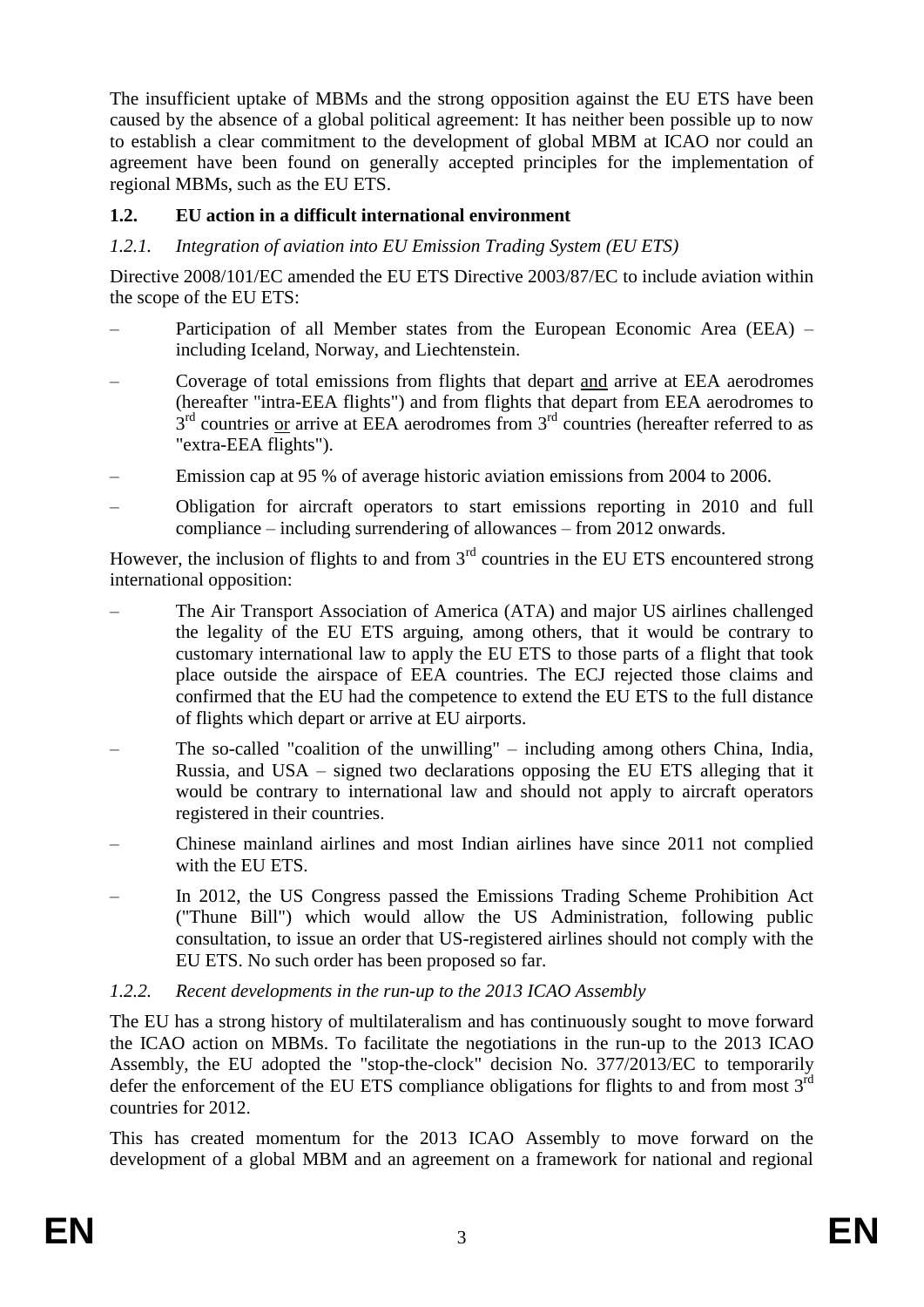MBMs (hereafter "MBM Framework") that would apply until a global MBM is implemented in 2020.

EU Proposal for roadmap to global MBM

EU Member States have proposed that the 2013 ICAO Assembly should decide on a binding roadmap for the development of a global MBM. The work on the design elements for a global MBM should be completed by the ICAO Assembly in 2016 and the global MBM should be implemented by 2020.

The International Air Transport Association's (IATA) Annual General Meeting on 3 June 2013 approved a resolution with an overwhelming majority in favour of such a roadmap towards a global MBM.

### Compromise on the geographic scope for a regional or national MBM

The MBM Framework should provide guidance to ensure the consistent application of national and regional MBMs. A key issue relates to the coverage of international aviation emissions under a national or regional MBM. Many ICAO Member states would prefer a MBM Framework to limit a regional MBM to emissions within the region in question. In a spirit of compromise and provided the level of ambition on the global MBM is high, the EU Member States expressed their openness to a reduced geographic coverage for regional schemes in advance of the application of the global MBM in 2020.

# *1.2.3. Outcome of the 2013 ICAO Assembly*

The ICAO Assembly adopted the proposed roadmap to a global MBM in 2020. However, no compromise could finally be found on guidance for regional MBMs to be applied in the meantime. The EU Member States rejected – as in previous ICAO Assemblies – the claim by other States that a regional MBM must be subject to the agreement of those States whose airlines operate in the States applying an MBM.

### **1.3. Baseline scenario: Continuation of full-scope EU ETS**

Even though the EU ETS only puts small costs on the aircraft operators and the ECJ has unequivocally confirmed the legality of the coverage of all departing and arriving flights, it cannot be expected that international opposition would cease if the EU ETS were continued in its full scope. An application of the EU ETS in its full scope from 2013 onwards may therefore risk obstructing future ICAO negotiations on the development and implementation of MBMs.

# **2. OBJECTIVES**

The general objective  $-$  to ensure the contribution of the aviation sector to reducing the impacts of climate change – has not changed since the integration of aviation into the EU ETS. Furthermore, as arguably strongest proponent of multilateral action, the EU has put international cooperation and global solution at the fore-front of its policy-making.

The specific objectives are twofold:

- Facilitation of the development and implementation by 2020 of a global MBM covering all emissions from international aviation;
- Continuation of the EU ETS to cover emissions from all flights departing or arriving in the EEA, pending the implementation of a global MBM in 2020.

The results of the public consultation confirm that all stakeholders – industry, public authorities, and NGOs – strongly agree to the use of MBMs in the aviation sector.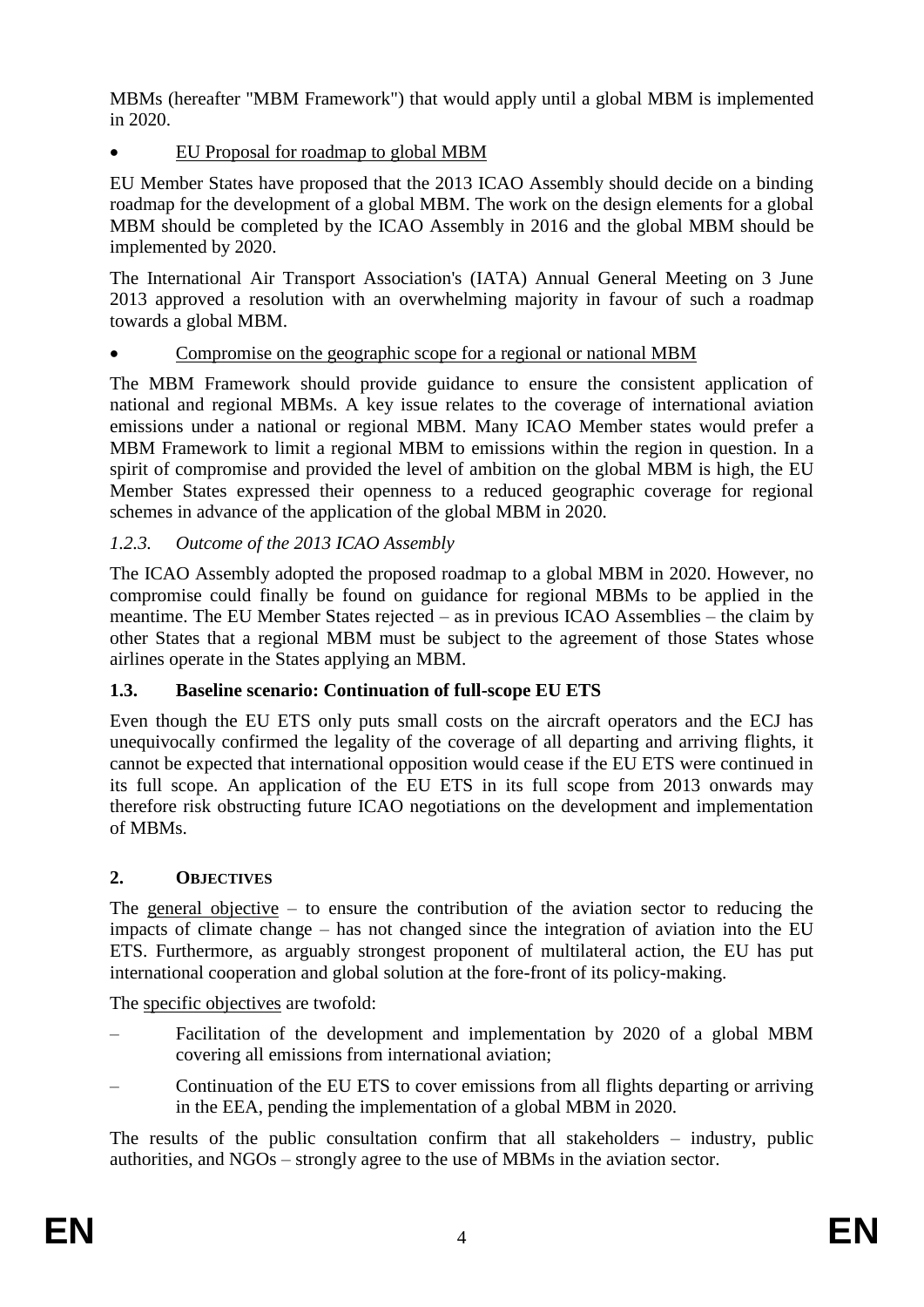The options for amendments of the EU ETS after the 2013 ICAO Assembly should deliver on the following operational objectives:

- Maintain environmental effectiveness
- Do not decrease competitiveness of aviation sector
- Maintain level playing field in the internal market for aviation
- Limit additional administrative costs
- Ensure coherence with international law and with non-binding ICAO Assembly resolutions, insofar as consistent with EU statements on such resolutions.

The environmental effectiveness, low administrative costs, and political acceptability are the main considerations that stakeholders have put forward in the public consultation.

### **3. POLICY OPTIONS**

As stated in the "stop-the-clock" decision (see section [1.2.2\)](#page-2-1), the EU will consider after the 2013 ICAO Assembly whether changes to the EU ETS are required to allow for an optimal interaction between the EU ETS and the ICAO Assembly outcome.

# *3.1.1. Full-scope EU ETS*

A continuation of the full-scope EU ETS means that aircraft operators remain responsible for all emissions from flights departing from or arriving at EEA airports.

# *3.1.2. Hybrid option*

Based on the proposal for a MBM Framework that was supported by major aviation countries in the run-up to the 2013 ICAO Assembly but eventually not agreed at the Assembly, a regional MBM should be based on the following geographical scope:

- Full coverage of emissions from all flights that arrive and depart within a group of States, plus
- $-$  A proportion of the emissions from flights that arrive from or depart to  $3<sup>rd</sup>$  countries outside the group of States, in relation to the total distance travelled across areas associated with the group of States (e.g. for a flight between Paris and Beijing, the EU ETS would cover the distance over EEA states to and from the border with a  $3<sup>rd</sup>$ country, in this case Russia).

If the EU ETS is aligned to this scope it will be possible to maintain the full coverage of emissions from intra-EEA flights but the coverage of emissions from extra-EEA flights will be cut back in proportion to the distance travelled within the EEA (hereafter "hybrid option"). Various approaches exist with regard to the coverage of distances travelled over the sea (e.g. territorial sea, which extends up to 12 nautical miles (nm) from the coast, or Exclusive Economic Zone (EEZ), which extends up to 200 nm from the coast).

### *3.1.3. Alternative options*

Besides the hybrid option, the following alternative options have been considered:

– Departing-flights option: All intra-EEA flights are covered but only the departing flights to non-EEA countries. This approach was the EU's initial proposition for the geographic scope of the MBM Framework but rejected by a large number of ICAO Member states.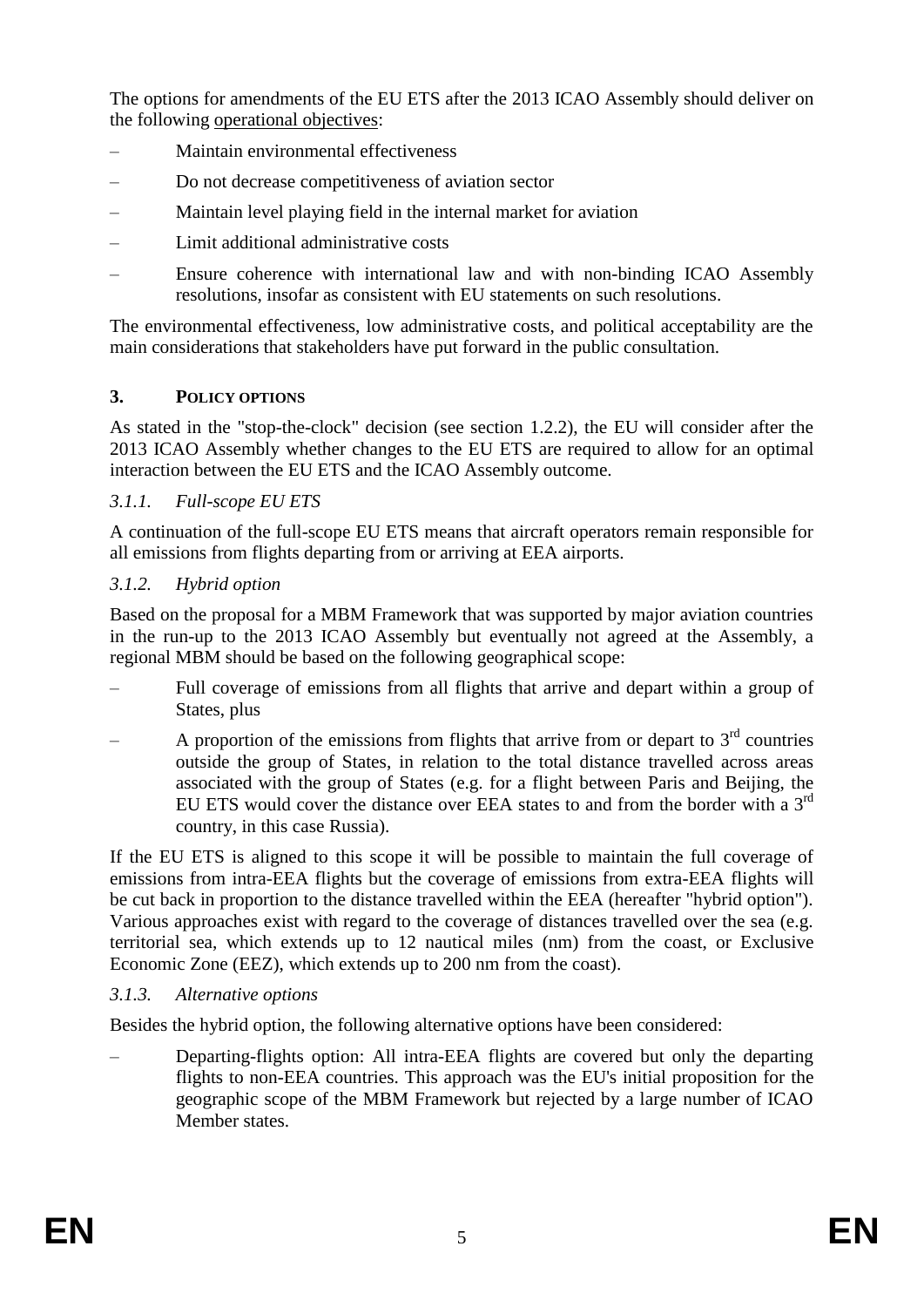- 50/50 option: As shown by the public consultations, the majority of environmental NGOs are in favour of limiting the EU ETS coverage to 50 % of the departing and arriving flights for extra-EEA flights. However, this option has never been discussed at ICAO.
- A general exemption of extra-EEA flights (similar to the "stop-the-clock" decision) would only leave intra-EEA flights covered.
- Upstream option: A switch to an upstream system would make fuel suppliers the compliance entity instead of aircraft operators. This option would have similar emission coverage to the departing-flights option because fuel suppliers would surrender allowances corresponding to fuel sold to EEA airports. To avoid windfall profits for fuel suppliers, no free allowances would be given out but all allowances will be auctioned.

# **4. ASSESSMENT OF IMPACTS**

# **4.1. Environmental impact**

The hybrid and alternative options reduce the emission coverage to a range of 25 % to 62 % compared to the emission coverage under the full-scope EU ETS (see Table 1).

# **4.2. Economic impact**

# *4.2.1. Competitiveness*

The hybrid and alternative options – with the exception of the upstream option – improve the overall competitiveness of the aviation sector compared to the full-scope EU ETS because the reduced coverage leads to lower prices for extra-EEA flights. Due to the cancellation of free allowances, the upstream option would lead to higher prices for intra-EEA flights.

# *4.2.2. Level-playing field for competition*

All policy options maintain a level-playing field on the relevant city-pair markets because all operators are treated the same, regardless of nationality or any other characteristics. In case that non-stop services are also in competition with services that stop over at a non-EEA hub (e.g. on a route from London to Singapore with a possible stop-over in Dubai), the hybrid option avoids potential distortion risks because one-stop and non-stop services will be equally covered. However, at current carbon prices, the likelihood of distortions is negligible with all options.

# **4.3. Impact on administrative effort and feasibility**

The hybrid option can be implemented based on the current MRV system. The lower coverage of extra-EEA flights will be reflected by taking a proportionally reduced percentage of the total fuel consumption (as currently reported for the whole flight). The departing flights, 50/50, and "stop-the-clock" options do not require any changes to the current MRV system. A move to the upstream option would involve significant changes because fuel suppliers would become responsible entities. Significant delays in its implementation would have to be expected.

# **4.4. Impact on consistency with international aviation law and ICAO policy**

The ECJ dismissed the claim that the EU ETS would violate the sovereignty of other states and confirmed the competence of the EU to apply the ETS to the total emissions of flights that arrive and depart at aerodromes situated in in the territory of a Member State. As all options continue to apply to arriving and departing flights only and do not include over-flights, they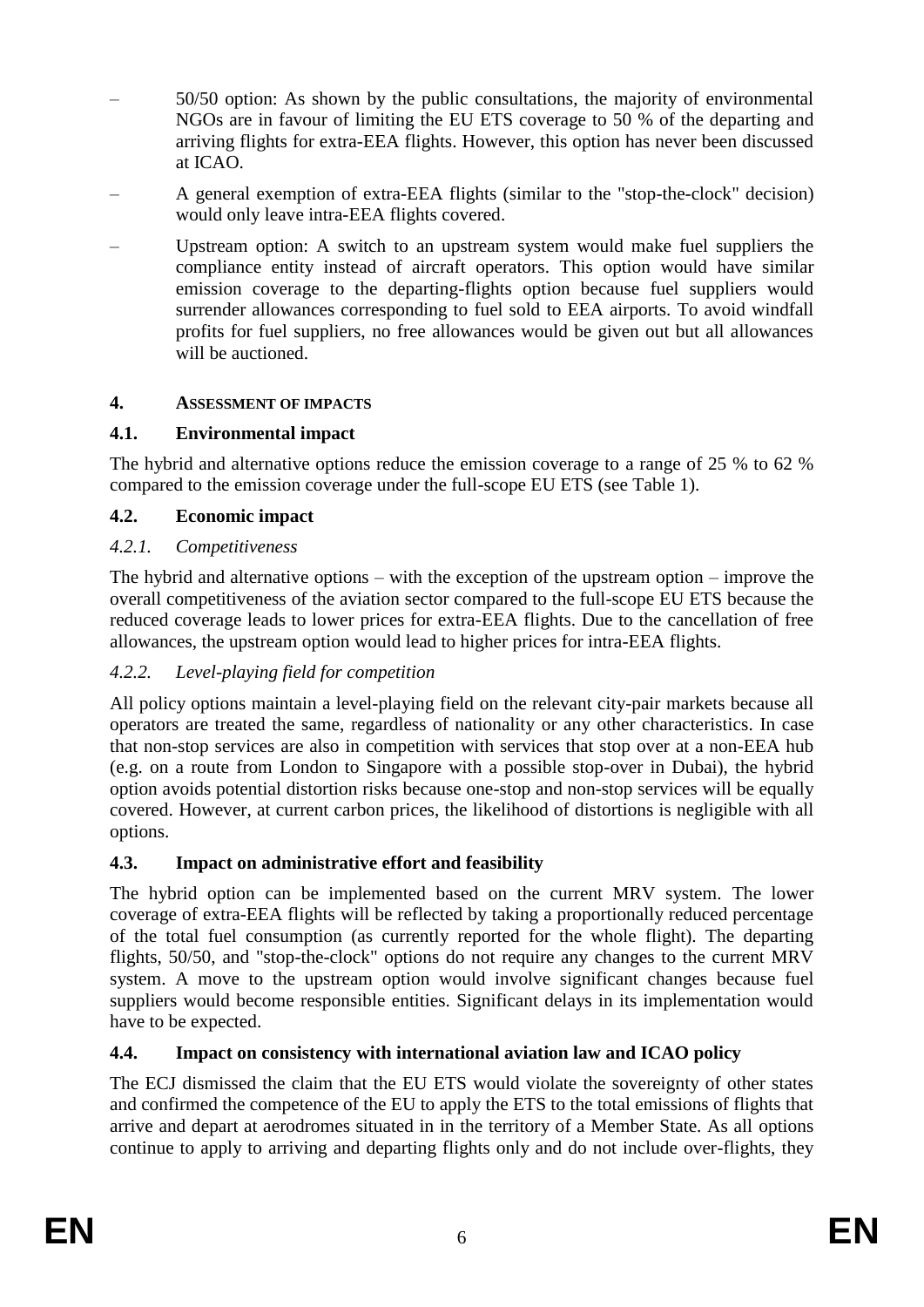are in conformity with the respective principles of customary international law, the Chicago Convention and Air Service Agreements.

Compared to the other options, the hybrid option will have the advantage of greater international political acceptability because it will effectively limit the coverage to emissions within the EEA. With regards to the upstream option, a legal risk exists that it would be judged to constitute a fuel tax or charge under the Chicago Convention and the Air Service Agreements.

## **5. COMPARISON OF OPTIONS**

In choosing between the different options, the EU will have to balance the environmental effectiveness, possible changes in the MRV system, and the consistency of the options with international law and the (non-binding) ICAO Assembly resolutions. The economic impacts do not differ so substantially between the options as to change the cost-benefit balance.

- The hybrid option leads to a significantly lower coverage of 39 to 47 % compared to the full-scope EU ETS (depending on the defined coverage of 12 or 200 nm) and would entail some costs for changes in the MRV system. On the benefit side, the more limited emission coverage provides additional arguments to defend the EU ETS against claims about sovereignty violations. It also reduces any potential distortions regarding one-stop flights operating alongside direct flights.
- The departing-flights and 50/50 options offer coverage of 62 % of emissions compared to the full-scope EU ETS and do not change the MRV system. However, as these options are not to be supported by the 2013 ICAO Assembly resolution, they will neither increase political acceptability nor bring new legal arguments to defend the EU ETS.
- As the "stop-the-clock" option only covers 25 % of emissions, it will not be a viable long-term solution in view of the EU's environmental objectives for the aviation sector.

The upstream option achieves the same emission coverage as the departing-flights option but has a negative impact on competitiveness. Furthermore it would involve a complete change of MRV and risk new legal challenges.